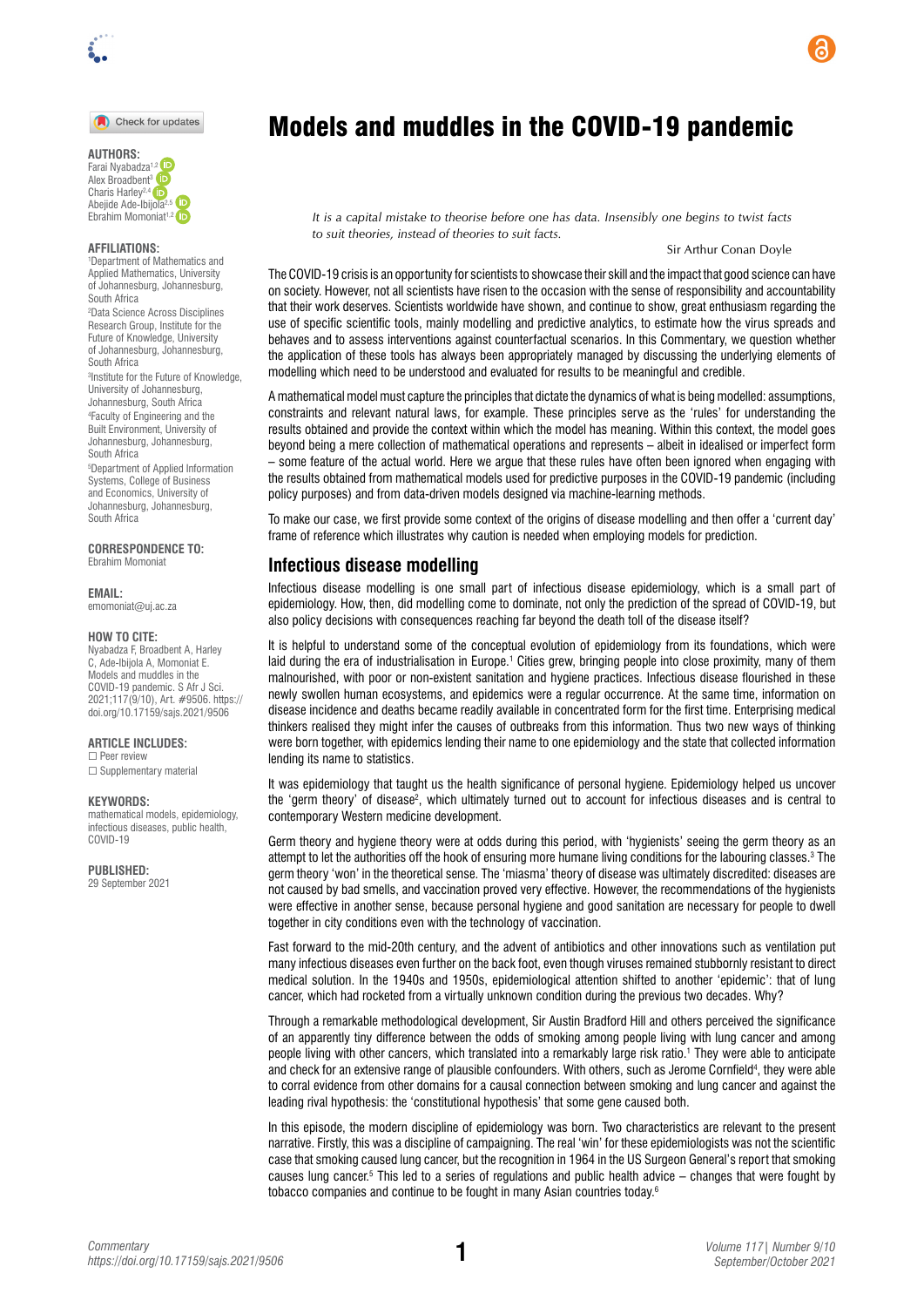

James Lind had sought to convince the naval authorities to provide limes to sailors against scurvy, eventually succeeding (hence the term 'limeys' for British sailors). Less successfully, the problematic and abrasive Ignaas Semmelweis had sought to instigate hand washing in the General Hospital in Vienna. In London, John Snow persuaded authorities to remove the water pump handle in Broad Street, which was drawing water from the polluted River Thames to create an epicentre of cholera in the district. $1$ 

But with the smoking and lung cancer episode, the political engagement of epidemiology was affirmed for chronic diseases. Contemporary epidemiologists continue not only to seek the scientific truth about, for example, sugar and all-cause mortality but also to campaign for sugar taxes.

The second feature of the Bradford Hill story is its informality, immortalised in nine 'viewpoints' for assessing causality.7 Bradford Hill urged epidemiologists to consider causal hypotheses from various perspectives. How strong is the association? Is a causal link biologically plausible? Does evidence from basic sciences support it? Is there a dose-response relationship? And so forth. These were subsequently interpreted as a checklist and remain in use today. But that was never the intention. They were not meant as *sine qua non* for causal inference but as guides to the ultimate question: Is there any hypothesis that better explains the evidence than that of cause and effect?

While epidemiology subsequently developed in mathematical complexity, this relatively informal, subjective approach did not. Causal inference remains a stubborn philosophical problem, and so the inability to define and proceduralise it is not surprising. But it is something of a challenge when peers seek to assess each other's work. It is also hard to teach and something of an embarrassment for those who prefer to think of epidemiology as closer to the natural than the social sciences. Efforts to formalise causal inference now form a considerable part of the epidemiological methodological agenda, and are a growth area for the discipline.<sup>8,9</sup>

In infectious disease epidemiology, modelling provides a way to formalise the central question, which concerns predicting the course of a disease, even after the cause is known (as is more often the case now, where it was not a hundred years ago). Modelling makes use of new computing power and enables the consequences of assumptions to be worked out in detail. This highlights the nature and justification of the assumptions themselves, the sensitivity of predictions to those assumptions and inaccuracies in the data – all of which is beneficial. It also enables predictions that are much better supported than would otherwise be the case – provided the assumptions themselves are well supported and the data reliable.

Thus, contemporary epidemiology is influenced by two paradigmshaping instincts: the sense that campaigning for public health policy is part of the epidemiological mandate and the desire for methodological progression within the science towards more formal approaches.

# **Models in the making**

*All models are wrong, but some are useful.*

## George E. P. Box

During the COVID-19 pandemic, the tradition of campaigning and the associated sense of urgency may have contributed towards some unfortunate lapses in the use of models. Models are abstract representations of real phenomena, and are useful for making predictions. At best, a good model has two facets: accuracy and simplicity. The accuracy is vital in linking the model to reality, while simplicity is paramount for understanding. Despite their usefulness, models are always shrouded with limitations. We discuss some of these in the present section.

Two important considerations – assumptions and reliable data – were often not transparently communicated or verified, which naturally had an impact on the effectiveness of South Africa's response which mathematical models primarily influenced. A significant number of

these models has been published globally since the beginning of the pandemic.10,11 Given that there is no known effective pharmaceutical treatment for COVID-19 (at the time of writing), mathematical models have shaped policy with respect to non-pharmaceutical interventions, intending to limit transmission between persons and contaminated environments, and in so doing 'flatten the curve' of infected persons.

Lessons learnt from the SARS outbreak in 2003 and the MERS outbreak in 2002 provided a medical understanding of how coronaviruses affect the lower respiratory tract. Taiwan was one of the first countries to implement the non-pharmaceutical interventions learnt from SARS. Some of these strategies include the wearing of masks and contact tracing. Modelling helps us to quantify the impact of these preventative measures on the spread of the disease.

From a modelling perspective, the integrity of a mathematical model is in its assumptions, consanguineousness to the available data, and the power to predict the epidemic trends in the short or long term. In building mathematical models for the pandemic in South Africa, it is crucial to consider the following: heterogeneity in the population densities, economic realities, inconsistent policies and inharmonious enforcement of regulations. Model-building is thus not an abstract exercise but requires deep contextualised knowledge. In South Africa, appreciation of socio-economic dynamics is critical in the modelling process, such as overcrowding, a large informal sector, and high levels of poverty. Within this context, social distancing in South Africa, for instance, should be understood within the context of a heterogeneous distribution of populations and varied patterns of movement within and between cities and provinces. These social realities have implications for the pandemic's spread as densely populated areas, such as public transport hubs and spaces, are hotspots for transmission. The resurgence of the epidemic in many countries has seen the emergence of a more recent dynamic termed a 'superspreader event', threatening the fragile equilibrium South Africa has achieved. Furthermore, as prevention fatigue sets in, the relaxation of preventative efforts can be a source of disease recrudescence. Models that capture such scenarios are of interest from a policy formulation and disease management perspective.

There is always a trade-off between model complexity and its tractability – the more complex the model, the less tractable and vice-versa. Many of the recent models had a few noticeable challenges when it came to functioning as workable solutions. Firstly, the overestimation of predicted numbers led to panic amongst the public, given a poor understanding among most that, while models are useful tools, they should not be over-interpreted, especially when considering long-term projections. Being dynamic, the implementation of an intervention of any kind will immediately impact the progression and trajectory of the disease described by the model. Secondly, many models have been built to provide predictions for scenario planning without clearly explaining the underlying assumptions which inform these predictions. Lastly, models depend on assumptions, and the sensitivity to errors in these assumptions should be aligned to the social-economic dynamics of a given setting to create realistic outcomes.

Given the complexity of a functioning society with varied dynamics, models should ideally be interdisciplinary. The role of social, cultural and human behaviour and economic consequences of the pandemic and any possible interventions cannot be ignored when modelling a pandemic. Thus, while the role of mathematical models as tools for understanding the transmission dynamics of COVID-19 in South Africa cannot be underestimated, one thing needs to be kept in mind: all models are necessarily approximations of the real world, being simplifications of reality driven by the need to answer specific questions and in many cases one particular question. Models capture certain aspects of a phenomenon, under certain assumptions, while relying on relevant data sets where the quality, accuracy, specificity, availability and usability of the data are key to the usefulness of a model.

The big difference in 2020/2021 has been the impact of social media and greater transparency, which meant that modelling as a tool took a leading role in combatting COVID-19. Scientists involved in the modelling of MERS/SARS did not benefit from exposure to social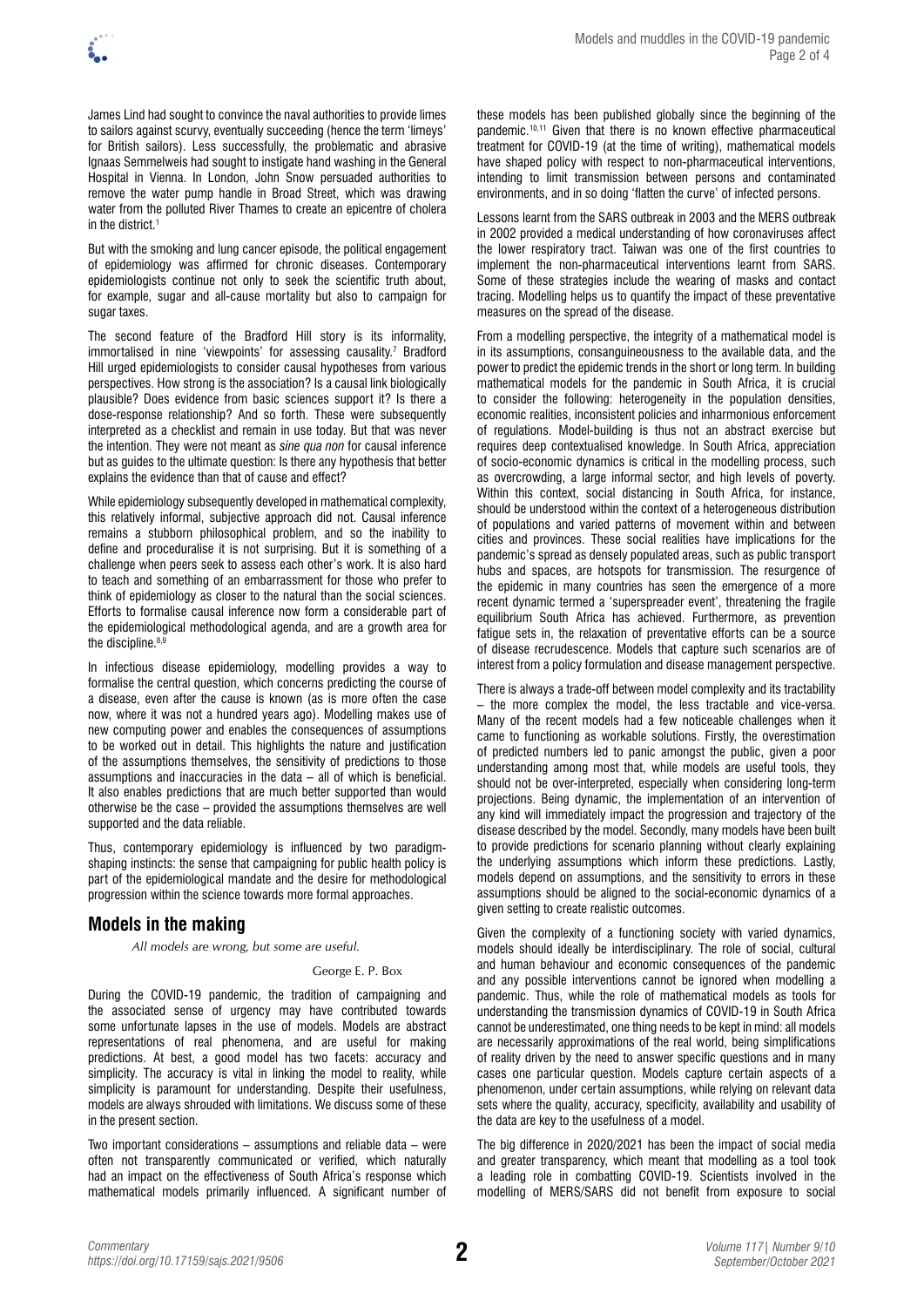

media. During previous disease outbreaks, only mathematicians had access to resources to do the modelling, and often the products of such engagement were kept within the academic community. The power of modern computers allows anyone with basic knowledge to develop models of the spread of COVID-19. The effective use of social media provides for wide dispersal of the forecasts and information learnt from such models.

# **Data-driven models**

There have been ongoing concerns about the quality and availability of data relating to the current pandemic.12 Yet, aside from being employed for the development of predictive models, these questionable data are underlying some of the most critical metrics that are being used to gauge our progress in fighting the novel coronavirus. Hugely debated results published in a preprint in April 2020 present two antibody tests conducted by universities in California. It was claimed that possibly 28 to 85 times more people had been exposed to COVID-19 than had been detected using the PCR method.11 If so, a slight alteration in the relevant denominator used to calculate the mortality rate from COVID-19 would have shifted mortality from a figure of 2.5–3%, which public health officials had been working with, to between 0.12% and 0.20%. Given that seasonal influenza's mortality rate is about 0.1%, it is clear that such a change in the mortality rate describes an entirely different pandemic.<sup>13</sup>

Recent events seem to support the argument that we may be overestimating the infection fatality rate of COVID-19. In September 2020, it was indicated that upon taking into account asymptomatic cases, the infection fatality rate had shifted from between 2% and 3% to 1%.14 More recent updates by the CDC and WHO indicate an infection mortality rate of between 0.65% and 0.5–1%, respectively, while the work by Ioannidis<sup>15</sup> indicates a median infection fatality ratio of 0.23% across 51 locations. The conclusion to be reached is that when there are errors in raw data or our data sets are limited and constantly changing, we need to be cautious about reaching conclusions regarding the nature of a phenomenon. Inappropriate or inaccurate statistics can generate an image that differs vastly from the reality they are trying to capture.

It is no secret that, similar to mathematical model development, data science relies heavily on assumptions made in the scientific process. One of these assumptions is that the data set used in the scientific process represents the studied entity/population. Hence, when data are skewed, limited, or contextually inappropriate, the results of the whole scientific process are most likely to be incorrect. The idea of 'wrong data' has been identified as artificial intelligence's (or AI's) biggest risk factor.<sup>16</sup>

There are concerns regarding the quality of data from all countries, often for similar reasons.12 Instead of national health surveillance systems that can be relied upon to provide reasonably accurate data, there is a patchwork of voluntary data-gathering processes in place at most hospitals. Naturally, not all hospitals report the data, and the data are not consistent from hospital to hospital.12 Furthermore, delays in obtaining data from hospitals and other health facilities lead to data that do not reflect the current situation on the ground.<sup>17</sup> When models employ such data for predictive purposes, they end up *predicting the past*. The use of contextually inappropriate data to design a model is also concerning. An example of this is the use of data from China to predict the spread of South Africa's epidemic. Where machine learning has been used with inappropriate data, the results that have been obtained are misleading. Yet the implementation and reporting of results obtained from machinelearning models are on the increase. Why is that?

# **Conclusion**

Epidemiology has a long and fine tradition of engaging public policy to change it. The discipline also naturally seeks technical development of its methodology. In the case of COVID-19, these two instincts – campaigning and formalising – came together in an unfortunately unholy alliance. As has been remarked, infectious disease modelling is only one part of infectious disease epidemiology; but it is particularly striking because it appears to represent methodological progression. When the campaigning instinct kicks in, there is a danger of overreach. Policies are

pushed that simply fail to consider all factors because the models do not consider all factors. Both epidemiology and public health can do better in the future by considering a more extensive range of health consequences beyond the deaths of people with the virus in their bloodstream, by being less belligerent about the importance of these consequences above other policy priorities. Humility is an epistemic virtue.

As current data on the coronavirus are not reliable in the sense that we are constantly adjusting for inaccuracies or obtaining new information, our aim should rather be to create opportunities for further research on the novel coronavirus in the future. As such, our goal should be to create data repositories, structure data cleaning processes, design data pipelines, and develop better tools to model past pandemics to gain a deeper understanding for further comparison. Learning from the past should be our strategy to become a society that reflects on past mistakes, assesses current inadequacies, and then moves forward with greater awareness and humility.

# **Acknowledgements**

E.M. acknowledges support from the National Research Foundation of South Africa (grant no. 103483).

# **Competing interests**

We have no competing interests to declare.

# **References**

- 1. Morabia A. History of epidemiologic methods and concepts. Basel: Birkhauser Verlag; 2004.<https://doi.org/10.1007/978-3-0348-7603-2>
- 2. Broadbent A. Why philosophy of epidemiology? Philosophy of Epidemiology. London: Palgrave Macmillan; 2013.<https://doi.org/10.1057/9781137315601>
- 3. Carter KC. The rise of causal concepts of disease: Case histories. London: Routledge; 2003.<https://doi.org/10.4324/9781315237305>
- 4. Cornfield J, Haenszel W, Hammond EC, Lilienfeld AM, Shimkin MB, Wynder EL. Smoking and lung cancer: Recent evidence and a discussion of some questions. Int J Epidemiol. 2009;38:1175–1191. [https://doi.org/10.1093/ije/](https://doi.org/10.1093/ije/dyp289) [dyp289](https://doi.org/10.1093/ije/dyp289)
- 5. United States Surgeon General's Advisory Committee on Smoking. Smoking and health: Report of the Advisory Committee to the Surgeon General of the Public Health Service [webpage on the Internet]. c1964 [cited 2021 Aug 07]. Available from: <https://profiles.nlm.nih.gov/101584932X202>
- 6. Broadbent A, Hwang S-S. Tobacco and epidemiology in Korea: Old tricks, new answers? J Epidemiol Community Health. 2016;70:527–528. [https://](https://doi.org/10.1136/jech-2015-206567) [doi.org/10.1136/jech-2015-206567](https://doi.org/10.1136/jech-2015-206567)
- 7. Bradford Hill A. The environment and disease: Association or causation? Proc R Soc Med. 1965;58:259–300.<https://doi.org/10.1177/003591576505800503>
- 8. Rubin DB. Causal inference. In: Tierney R, Peterson P, Baker E, McGaw B, editors. International encyclopedia of education. 3rd ed. Amsterdam: Elsevier; 2010. p. 66–71. <https://doi.org/10.1016/B978-0-08-044894-7.01313-0>
- 9. Van der Weele TJ. Explanation in causal inference: Methods for mediation and interaction. Oxford: Oxford University Press; 2015.
- 10. Enserink M, Kupferschmidt K. Mathematics of life and death: How disease models shape national shutdowns and other pandemic policies. Science Insider. 2020 March 25; Health.<https://doi.org/10.1126/science.abb8814>
- 11. Chowdhury R, Heng K, Shawon MSR, Goh G, Okonofua D, Ochoa-Rosales C, et al. Dynamic interventions to control COVID-19 pandemic: A multivariate prediction modelling study comparing 16 worldwide countries. Eur J Epidemiol. 2020;35:389–399. [https://doi.org/10.1007/s10654-020-](https://doi.org/10.1007/s10654-020-00649-w) [00649-w](https://doi.org/10.1007/s10654-020-00649-w)
- 12. Irfan U. How common is Covid-19? What 2 controversial antibody studies can and can't tell us. Vox. 2020 April 24 [cited 2021 Aug 07]. Available from: [https://www.vox.com/2020/4/24/21229415/coronavirus-antibody-testing](https://www.vox.com/2020/4/24/21229415/coronavirus-antibody-testing-covid-19-california-surve)[covid-19-california-surve](https://www.vox.com/2020/4/24/21229415/coronavirus-antibody-testing-covid-19-california-surve)
- 13. Woodie A. How the lack of good data is hampering the COVID-19 response. Datanami. 2020 April 27 [cited 2021 Aug 07]. Available from: [https://www.](https://www.datanami.com/2020/04/27/how-the-lack-of-good-data-is-hampering-the-covid-19-response/) [datanami.com/2020/04/27/how-the-lack-of-good-data-is-hampering-the](https://www.datanami.com/2020/04/27/how-the-lack-of-good-data-is-hampering-the-covid-19-response/)[covid-19-response/](https://www.datanami.com/2020/04/27/how-the-lack-of-good-data-is-hampering-the-covid-19-response/)